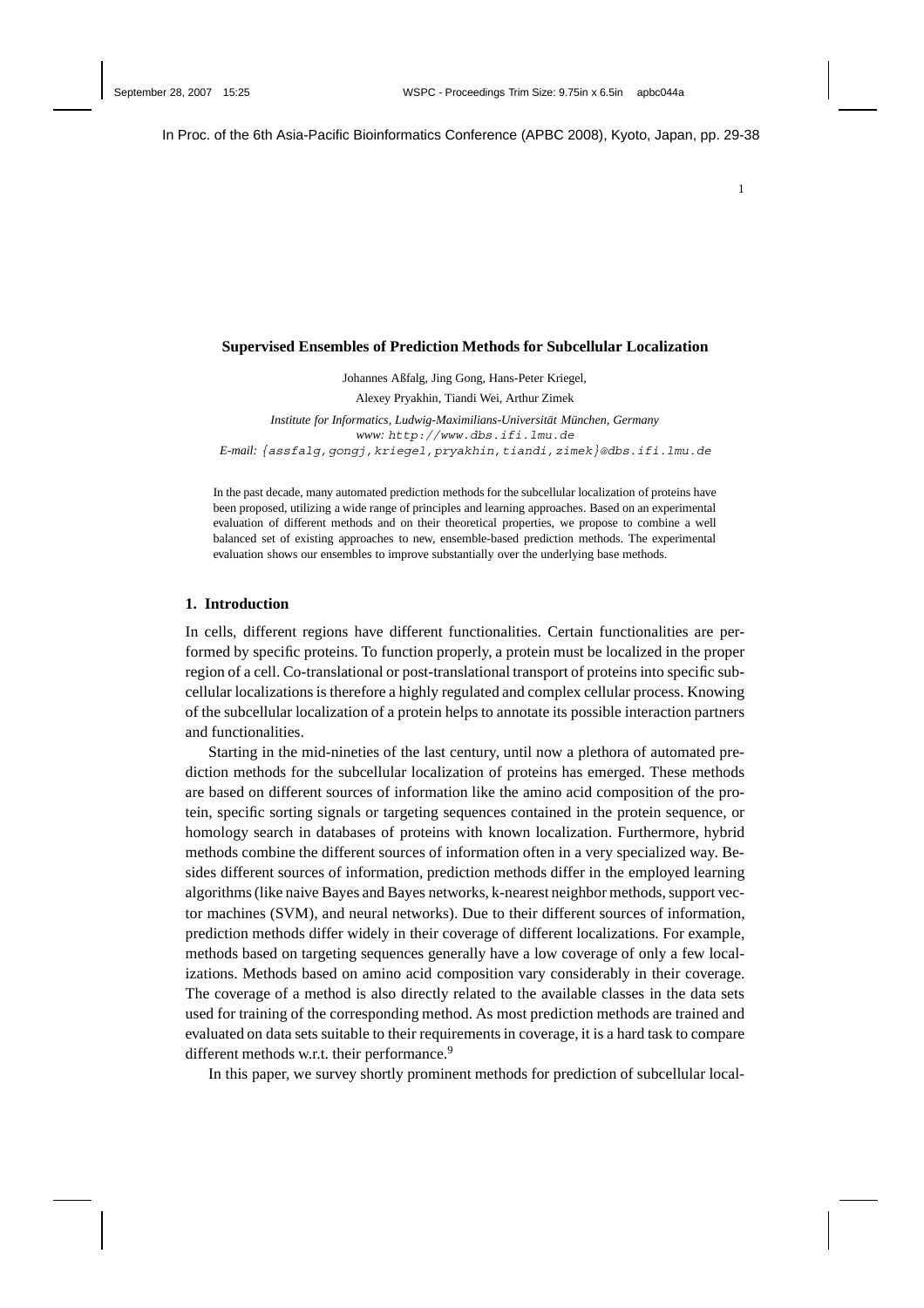ization of proteins, particularly considering their different properties (Section 2). Based on a diverse selection of the best methods, we propose combined methods using a well balanced set of prediction methods as new ensemble-methods (Section 3). Section 4 presents the evaluation of selected localization prediction methods in comparison to our new ensemble methods. Finally, Section 5 concludes the paper.

# **2. Survey on Prominent Prediction Methods for Subcellular Localization**

For our evaluation of localization prediction methods, we confined the selection to those that are available (excluding methods like NNPSL<sup>24</sup> or fuzzy\_loc<sup>16</sup>), and that focus on eukaryotic localization prediction (excluding methods like PSORT- $B<sup>11</sup>$  or PSLPred<sup>3</sup>). In the following, we survey prominent examples from these methods, choosing representatives for the different sources of information the methods are based upon.

#### **2.1.** *Amino Acid Composition*

Predicting the subcellular localization based on amino acid composition was suggested by Nakashima and Nishikawa.<sup>22</sup> They presented a method to discriminate between intracellular and extracellular proteins using the amino acid composition. In the following years, a number of approaches using the amino acid composition was proposed.

 $SubLoc<sup>15</sup>$  uses one-versus-rest support vector machines (SVM) to predict the localization. No additional information aside from the amino acid composition (like, e.g., dipeptide composition) is used for the prediction. In contrast to SubLoc,  $PLOC^{23}$  additionally considers the dipeptide composition and the gapped amino acid composition aside from the standard amino acid composition. Like SubLoc, this method employs one-versus-rest SVMs. By using pairs of peptides the authors take more sequence-order information than SubLoc into account. The gapped pair composition corresponds to periodic occurrences of certain amino acids in the sequence. Similar to PLOC, CELLO<sup>17</sup> incorporates several kinds of compositions, including single, dipeptide, and partitioned amino acid compositions. Furthermore, compositions based on physicochemical properties of the amino acids were derived. These features are again used as input for one-versus-rest SVMs.

#### **2.2.** *Sorting Signals*

One of the earliest works trying to identify a certain location based on protein sorting signals was already presented in 1986.<sup>27</sup> Most of the methods based on sorting signals are very specialized. For example, Mitoprot<sup>5</sup> predicts only mitochondrial proteins, Signal $P<sup>2</sup>$  predicts only proteins of the secretory pathway. More general methods in this category are iPSORT<sup>1</sup> and Predotar.<sup>25</sup> The comparison of these two methods is especially interesting because they use very different computational approaches: iPSORT uses simple and interpretable rules based on protein sequence features. These features are derived from the so-called amino acid index, a categorization of amino acids based on different kinds of properties. iPSORT uses N-terminal sorting signal sequences. Predotar considers N-terminal sorting signals as well and processes the input information with a feed forward neural network. As an out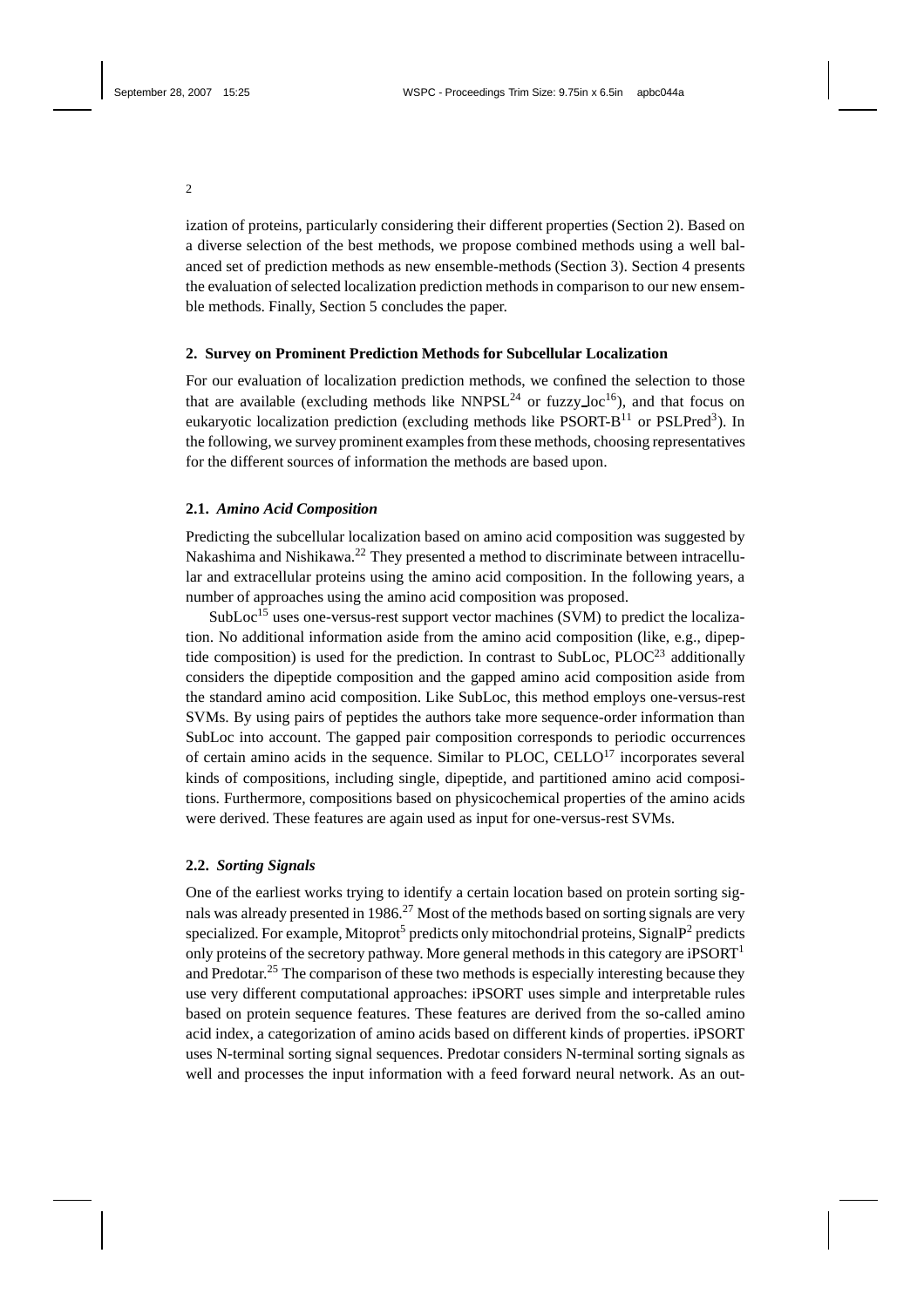put value, this method yields probability values for the presence of a certain localization sequence rather than an abstract score.

## **2.3.** *Homology*

Prominent methods based on homology search are PredictNLS<sup>6</sup> and PA\_SUB.<sup>19</sup> PredictNLS is also based on sorting signals, as it is trained on a data set of experimentally confirmed nuclear localization signal (NLS) sequences. This data set is extended by homology search. Nevertheless, NLSPred is specialized on recognizing nuclear proteins. PA SUB is purely based on PSI-BLAST homology search using database annotations from homologous proteins. In many cases, homology search is very accurate. However, the result will be arbitrary if no homologous protein with localization annotation is available. The combination of homology search with other methods is a common way to overcome this shortcoming.

## **2.4.** *Hybrid Methods*

As in PredictNLS, most of the methods using homology search combine this technique with some other sources of information. In this category, great effort was already spent to develop refined combinations of information and methods. One often finds series of related approaches from certain groups like the PSORT series (PSORT,<sup>21</sup> PSORT-II,<sup>20</sup> PSORT- $B$ ,<sup>10,11</sup> and WoLFPSORT<sup>14</sup>) or ESLPred,<sup>4</sup> HSLPred,<sup>12</sup> and PSLPred.<sup>3</sup> The PSORT-B approaches and PSLPred are specialized for bacteria. PSORT is one of the earliest methods at all, based on amino acid composition, N-terminal targeting sequence information, and motifs. Like iPSORT, it is based on a set of rules. PSORT-II uses a  $k$ -NN approach. WoLF-PSORT uses a feature selection procedure and incorporates new features, based on new sequence data, simultaneously increasing the coverage of localizations and organisms. ES-LPred uses an SVM approach, combining amino acid composition, dipeptide composition, overall physicochemical properties, and PSI-BLAST scores. The extensions HSLPred and PSLPred focus on human and prokaryotic proteins, respectively. MITOPRED<sup>13</sup> uses Pfam domains and amino acid composition, and is specialized for mitochondrial proteins. Multi-Loc<sup>18</sup> traines SVMs based on N-terminal targeting sequences, sequence motifs, and amino acid composition.

### **3. Ensemble Methods**

In preliminary tests on our data set, the accuracy of all compared methods was not as high as reported in their original literature for other data sets, meaning our data set can be considered as not too easy. Furthermore, there were sequences with certain localizations always wrongly predicted by some methods, e.g. there was no protein with localization vacuole within fungi group predicted positively although there were 68 vacuole proteins in this group. Some other methods could predict more accurately for these proteins while they might be incapable of accurate prediction of other localizations. In other words, each method has its own advantages and disadvantages. These findings motivate the idea to combine some of these methods.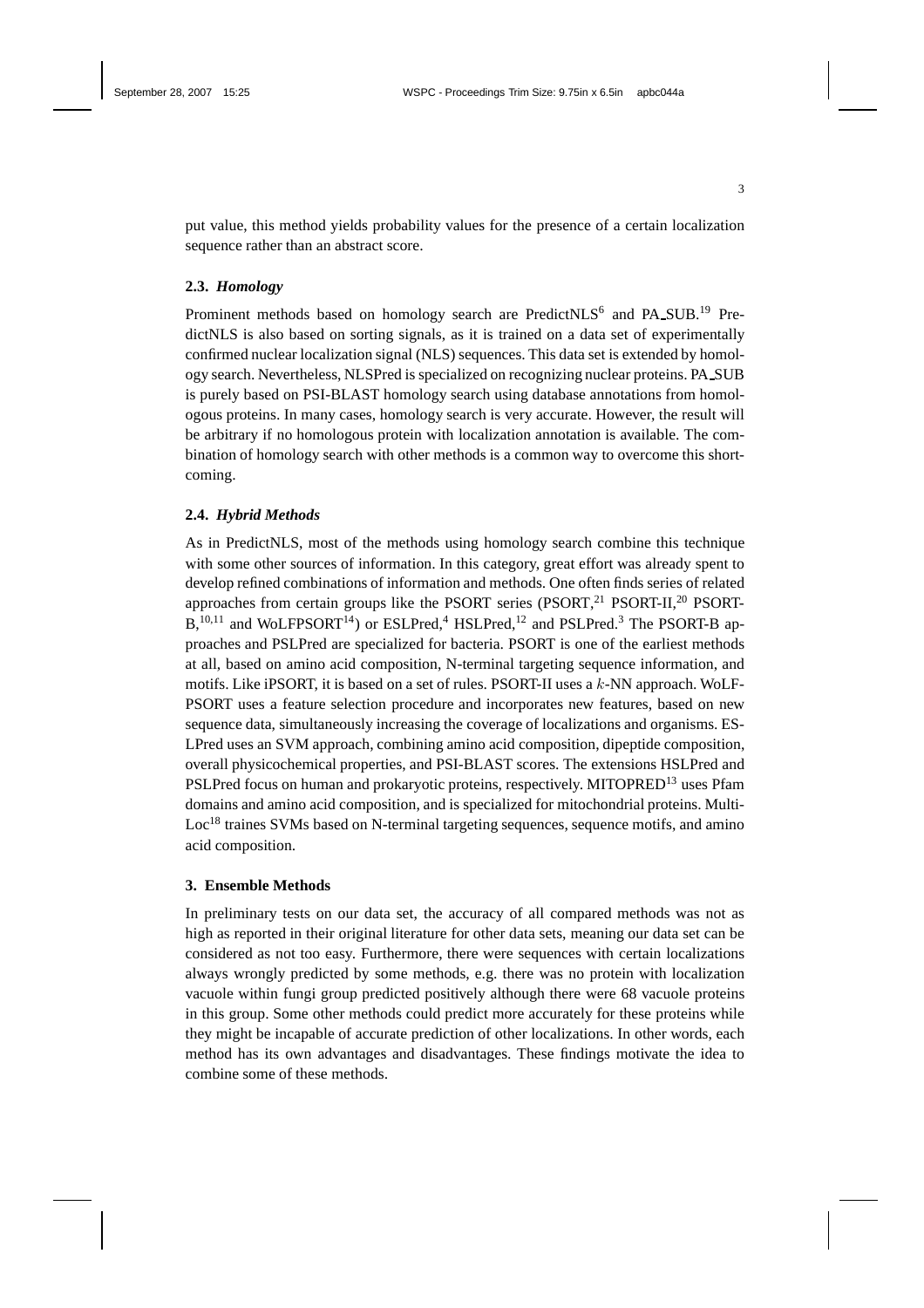### **3.1.** *Theory*

Combining several self-contained predicting algorithms to an ensemble to yield a better performance in terms of accuracy than any of the base predictors, is backed by a sound theoretical background.7,8,26 In short, a predictive algorithm can suffer from several limitations such as statistical variance, computational variance, and a strong bias. *Statistical variance* describes the phenomenon that different prediction models result in equally good performance on training data. Choosing arbitrarily one of the models can then result in deteriorated performance on new data. Voting among equally good classifiers can reduce this risk. *Computational variance* refers to the fact, that computing the truly optimal model is usually intractable and hence any classifier tries to overcome computational restrictions by some heuristics. These heuristics, in turn, can lead to local optima in the training phase. Obviously, trying several times reduces the risk of choosing the wrong local optimum. A restriction of the space of hypotheses a predictive algorithm may create is refered to as *bias* of the algorithm. Usually, the bias allows for learning an abstraction and is, thus, a necessary condition of learning a hypothesis instead of learning by heart the examples of the training data (the latter resulting in random performance on new data). However, a strong bias may also hinder the representation of a good model of the true laws of nature one would like to learn. A weighted sum of hypotheses may then expand the space of possible models.

To improve over several self-contained classifiers by building an ensemble of those classifiers requires the base algorithms being accurate (i.e., at least better than random) and diverse (i.e., making different errors on new instances). It is easy to understand why these two conditions are necessary and also sufficient. If several individual classifiers are not diverse, then all of them will be wrong whenever one of them is wrong. Thus nothing is gained by voting over wrong predictions. On the other hand, if the errors made by the classifiers were uncorrelated, more individual classifiers may be correct while some individual classifiers are wrong. Therefore, a majority vote by an ensemble of these classifiers may be also correct. More formally, suppose an ensemble consisting of k hypotheses, and the error rate of each hypothesis is equal to a certain  $p < 0.5$  (assuming a dichotomous problem), though independently. The ensemble will be wrong, if more than  $k/2$  of the ensemble members are wrong. Thus the overall error rate  $\bar{p}$  of the ensemble is given by the area under the binomial distribution, where  $k \geq \lceil k/2 \rceil$ , that is for at least  $\lceil k/2 \rceil$  hypotheses being wrong:  $\bar{p}(k, p) = \sum_{i=\lceil k/2 \rceil}^{k} {k \choose i} p^i (1-p)^{k-i}$ . The overall error-rate is rapidly decreasing for an increasing number of ensemble members.

### **3.2.** *Selection of Base Methods for Ensembles*

Comparing several methods based on amino acid compositions we found an increase of accuracy by adding more sequence-order information. CELLO behaved best no matter for which taxonomy group because it used the most sequence-order information: single amino acid composition, dipeptide composition, n-peptide composition, and even physicochemical properties of amino acids in the updated version that we used. In contrast, PLOC which used only amino acid composition and dipeptide composition had more false predictions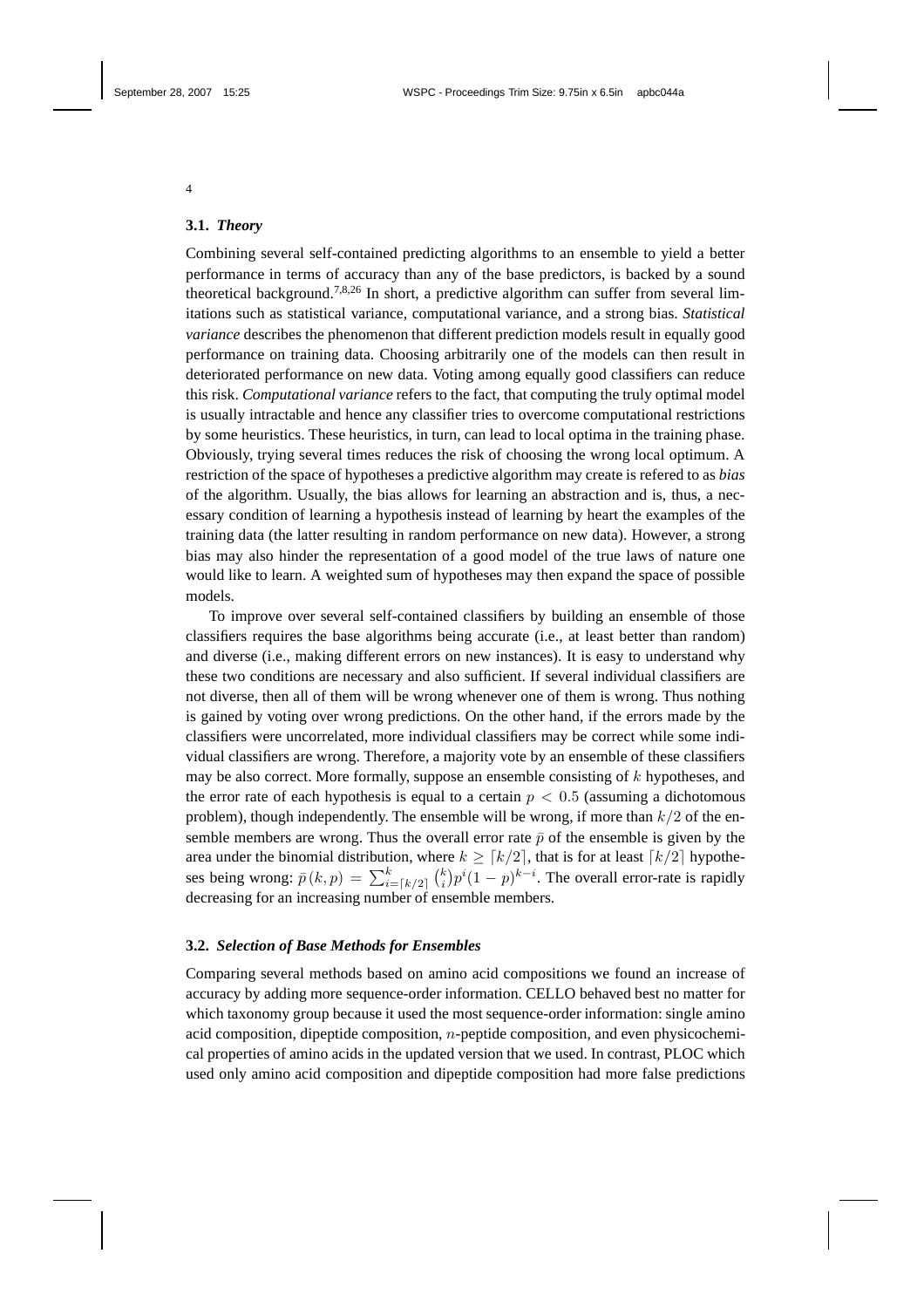than CELLO, but it was more accurate than SubLoc which used only single amino acid composition. In comparison, the methods based on detecting N-terminal sorting signals performed better than expected, although they have to handle missing N-terminal sorting signals. Of the hybrid methods the two newest, WoLFPSORT (2006) and MultiLoc (2006), had similar prediction ability and their accuracy is higher than that of the others in this category.

Based on the results of our preliminary experimental comparisons and the criteria of usability, reliability, efficiency, coverage, and, for theoretical reasons, as discussed above, diversity in the underlying methods and sources of information, we chose the following methods to build an ensemble: From the methods based on amino acid composition SubLoc was excluded because of its too simple foundation and its lower rank during the preliminary tests. In addition, both PLOC and CELLO use the single amino acid composition too and predict more accurately than SubLoc. iPSORT and Predotar as prominent examples of methods based on sorting signals had similar prediction ability in our preliminary tests but use quite different algorithms, so both of them were chosen for the combination. PA SUB is a purely homology-based method. The data set used for generating PA SUB consists of virtually all Swiss-Prot<sup>29</sup> entries that provide a localization annotation. As we evaluate the considered methods and our combination of methods on an up-to-date data set also compiled from Swiss-Prot, we exclude PA SUB from the experiments, as it is highly overfitted to the data set. Usually, as discussed above, homology-based approaches are combined with other approaches. From the hybrid methods only the method PSORT II was excluded, because we use its extension WoLFPSORT which is more accurate and has a larger taxonomy coverage than PSORT II. HSLPred is used for the human proteins. Although its localization coverage is very narrow, it is still very sensitive for the three localizations within its coverage. Finally we chose 7 methods for the plant, animal and fungi groups and 8 methods for the human group to construct an ensemble method: PLOC, CELLO, iPSORT, Predotar, WoLFPSORT, MultiLoc, ESLPred, and, for human proteins, HSLPred.

#### **3.3.** *Ensemble Method Based on a Voting Schema*

Despite a clear theoretical background for ensemble learning in general, the combination of localization prediction methods is not trivial due to the wide range of localization and taxonomic coverage. Imagining a prediction method as a function from some feature space to some class space, the base learners map the proteins into different class spaces. Thus, for unifying the prediction methods, the class spaces must be unified first. The unified class space should contain the classes supported by most of the methods (resulting in the set of ten localization classes as described above). Methods that are unable to predict some of the classes contained in the unified class space must be treated especially. Furthermore, some methods (PLOC, CELLO, WoLFPSORT, and MultiLoc) predict exactly one localization for a query protein while others (iPSORT, Predotar, ESLPred, and HSLPred) predict a range of possible localizations. We define therefore a voting schema as follows: Methods in the first group give their vote to one certain localization at a time if the predicted localization belongs to the 10 localizations in our data set. Otherwise their vote is blanked out. Methods

5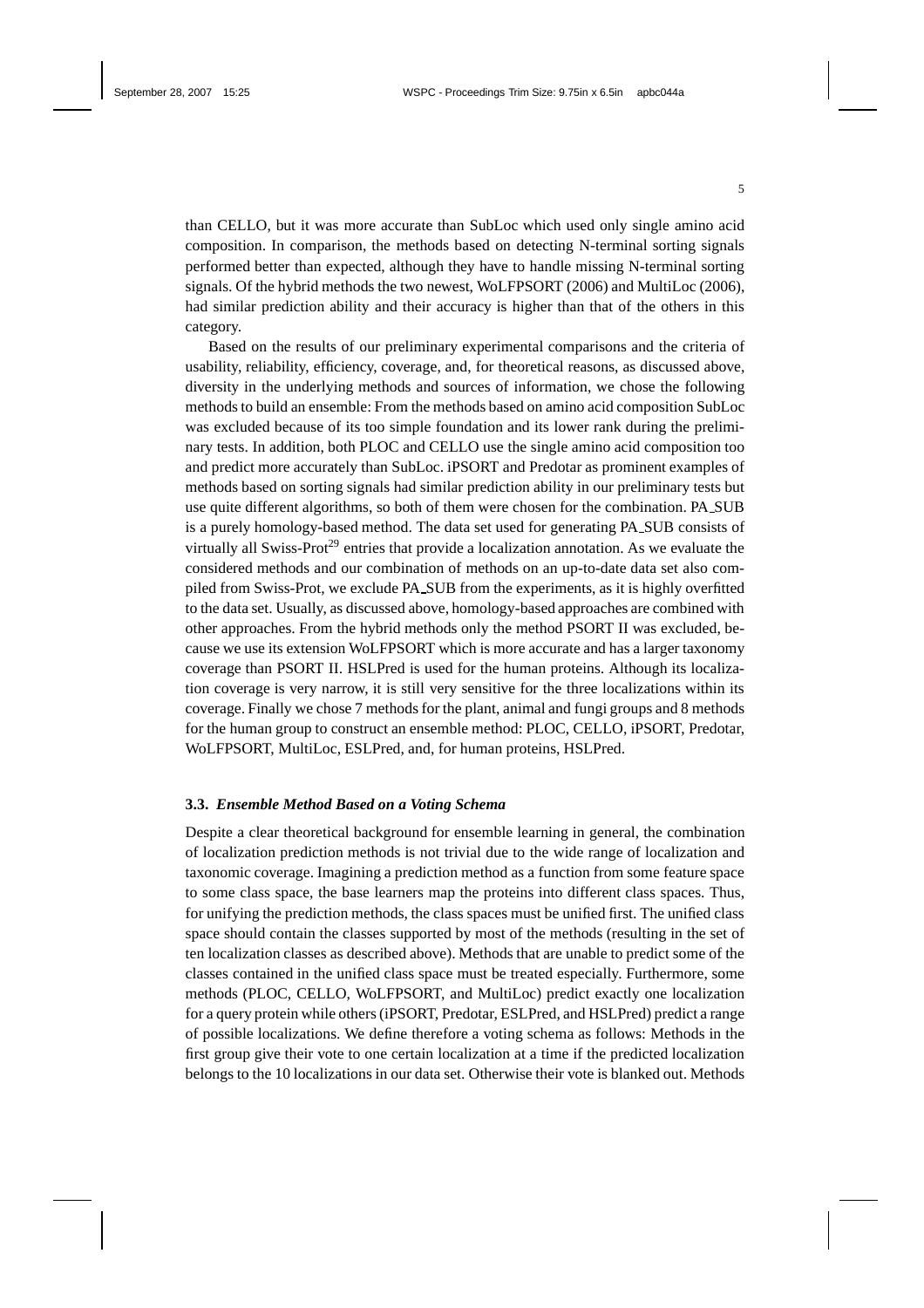|  | Table 1. Ranks of different classification methods for the considered taxonomic groups. |  |  |  |  |  |  |
|--|-----------------------------------------------------------------------------------------|--|--|--|--|--|--|
|--|-----------------------------------------------------------------------------------------|--|--|--|--|--|--|

| Taxonomic group | <b>CELLO</b> | <b>ESLPred</b> | <b>HSLPred</b>  | <b>iPSORT</b> | MultiLoc         | <b>PA_SUB</b> |
|-----------------|--------------|----------------|-----------------|---------------|------------------|---------------|
| Animal          |              | 10             |                 |               |                  |               |
| Fungi           |              |                |                 |               |                  |               |
| Human           |              | 10             |                 |               |                  |               |
| Plant           |              |                |                 |               |                  |               |
|                 |              |                |                 |               |                  |               |
| Taxonomic group | <b>PLOC</b>  | Predotar       | <b>PSORT II</b> | SubLoc        | <b>WOLFPSORT</b> |               |
| Animal          |              |                |                 |               |                  |               |
| Fungi           |              |                |                 | 10            |                  |               |
| Human           |              |                |                 | 11            |                  |               |

in the second group may give their vote to several localizations at a time. If a classifier maps the proteins into a class space containing some of the ten classes and a class 'unknown', a prediction for class 'unknown' can be mapped to the set of the remaining classes. However, if a classifier cannot decide between some classes, this will not mean automatically that the protein belongs to the set of unknown classes. For example, if there is no sorting signal being detected by iPSORT or Predotar, we cannot say that this protein is not localized in chloroplast, mitochondrion, or the secretory pathway, because the N-terminal sequence of this protein may be not complete. In this case, iPSORT and Predotar will give up on voting.

Based on the votes of all base classifiers, we derive a vector s of scorings for the localizations, where for localization i the score  $s_i$  is computed as follows:

$$
s_i = \sum_{j=1}^N \left( v_j \cdot (N - rank_j + 1) \right),
$$

where N is the number of methods used by the ensemble method,  $rank_j$  is the rank in accuracy of method j according to our preliminary tests, and  $v_i = 1$  if method j votes for localization *i* (allowing voting for multiple localizations), otherwise  $v_j = 0$ . This ensemble is therefore built based on prior knowledge concerning the performance of the base classifiers. We also tried a voting without explicitly ranking the votes of the base classifiers, but the results were not acceptable. The ranks we used for the evaluation can be found in Table 1.

### **3.4.** *Ensemble Method Based on Decision Trees*

As requiring prior knowledge to construct a voting schema is not satisfying, we chose to derive the voting schema by decision trees, trained on the predictions of the single base methods and the correct localization classes. Decision trees combine the benefits of generally good accuracy and interpretable models, i.e. the derived voting schema provides further information regarding the performance of the underlying methods on different localization classes. For example, the decision tree for the taxonomic group "plant" learns a rule like *If CELLO predicts class 6 and WoLFPSORT predicts class 4, then class 4 is correct*. We trained decision trees using J48 of  $WEXA^{28}$  for each taxonomic group.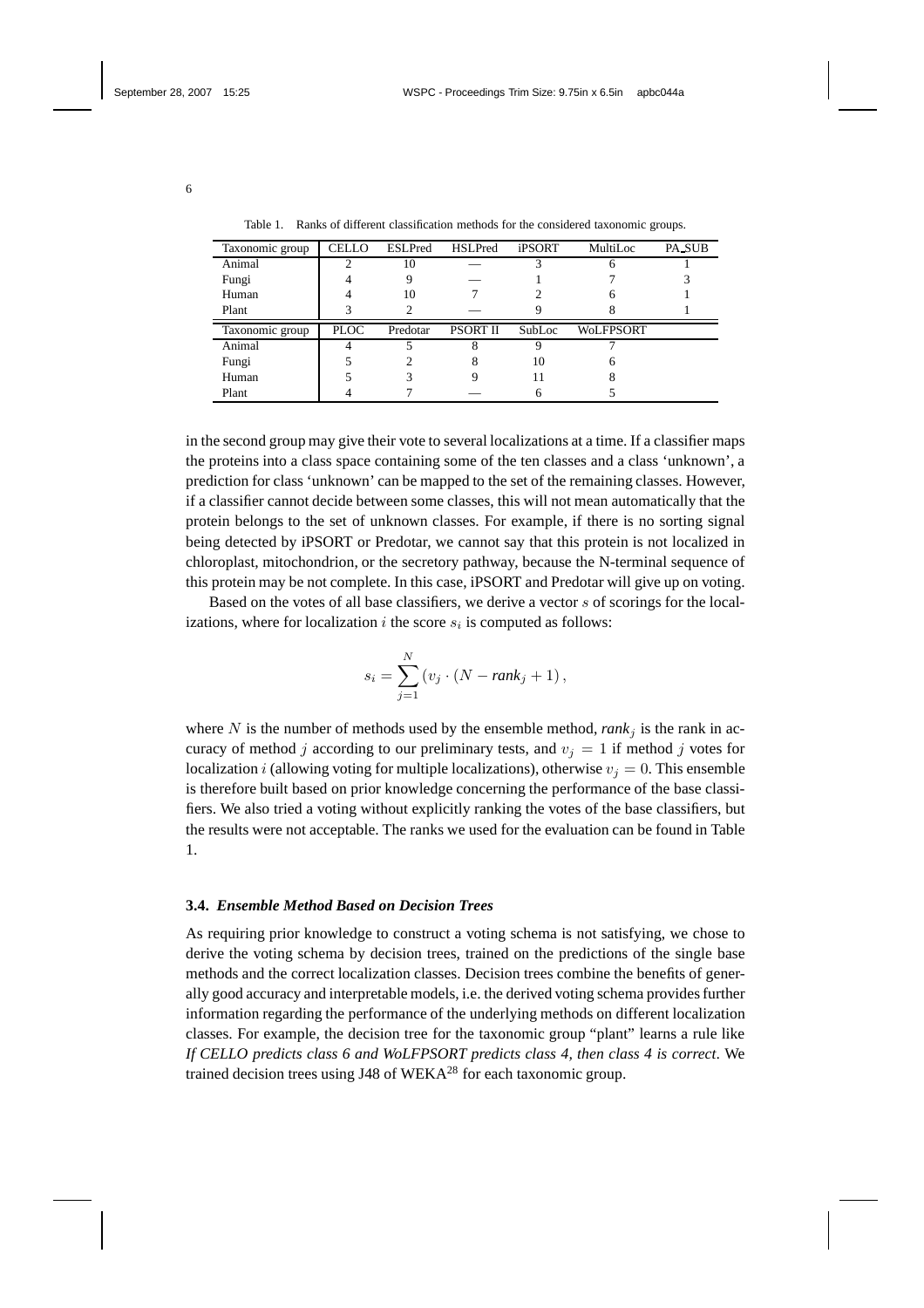| ID | Subcellular     | Keywords in SWISS-PROT       | ID | Subcellular   | Keywords in SWISS-PROT  |
|----|-----------------|------------------------------|----|---------------|-------------------------|
|    | localization    |                              |    | localization  |                         |
|    | Chloroplast     | Chloroplast                  | 8  | Peroxisome    | Peroxisome, Peroxisomal |
|    | Cytoplasm       | Cytoplasm(ic)                |    |               | Microsome, Microsomal   |
|    | ER              | Endoplasmic reticulum        |    |               | Glyoxysome, Glyoxysomal |
|    | Golgi apparatus | Golgi                        |    |               | Glycosome, Glycosomal   |
|    | Lysosome        | Lysosome, Lysosomal          | 9  | Extracellular | Extracellular           |
| 6  | Mitochondrion   | Mitochondrion, Mitochondrial |    |               | Secreted                |
|    | <b>Nucleus</b>  | Nucleus, Nuclear             | 10 | Vacuole       | Vacuole, Vacuolar       |

Table 2. Covered subcellular localizations and corresponding keywords in SWISS-PROT.

#### **4. Evaluation**

Although more and more prediction methods for subcellular localization have been developed, several limitations exist. First, the coverage of predicted localizations, which ranges from just a few localizations to all possible localizations. While e.g., SubLoc predicts only 4 localizations, PLOC is able to predict 12 localizations. Second, most existing methods were trained by a limited number of sequences from a specific taxonomic category of organisms, so the methods differ in their taxonomic coverage. The third aspect is the so-called sequence coverage, which is the number of sequences the different approaches learn from. Nonetheless, many newly developed methods still use the data set created by Reinhardt and Hubbard in 1998.<sup>24</sup> Thus, we decided to compile an up-to-date data set based on Swiss-Prot.<sup>29</sup> In order to compare methods differing widely in many aspects, we restricted the data set to 10 localization classes which are commonly accepted by most of the methods. These localization classes are listed in Table 2. This selection accommodates most of the available and rather general methods. For methods with a narrower localization coverage we used their reliability indices and assigned query sequences with lower reliability indices to the class "unknown". While their coverage is narrower, these methods often exceed others in their performance for the covered localization classes.

Based on Swiss-Prot (release 53.0), we at first selected all eukaryotic proteins with a unique subcellular localization annotation, where the localization annotation was one of the 10 localization classes listed in Table 2. Then, all proteins with a sequence length smaller than 60 amino acids were removed, as this is the required minimal sequence length for Predotar, the method with the largest required minimal length. Finally we kept only those proteins whose localization annotation was experimentally confirmed and belonged to one of the taxonomic groups "plant", "fungi", "human", or "animal". As the golgi group of plants was too small (7 entries), we complemented this group with 28 proteins whose localization information was not confirmed experimentally. This yielded 4 subsets corresponding to the 4 taxonomic groups. Table 3 lists the final number of proteins for each taxonomic group and each localization class.

Both the ensemble methods as well as the single base classifiers were evaluated by 10 fold cross-validations on our data set. The results are illustrated in Figures 1 and 2. Figure 1 shows the total accuracy. The simple weighted voting schema ("Voting") performs slightly better than the base classifiers. The decision tree ensembles ("DT-Ensemble") clearly outperform all other methods (including the voting schema). The most prominent improvement

7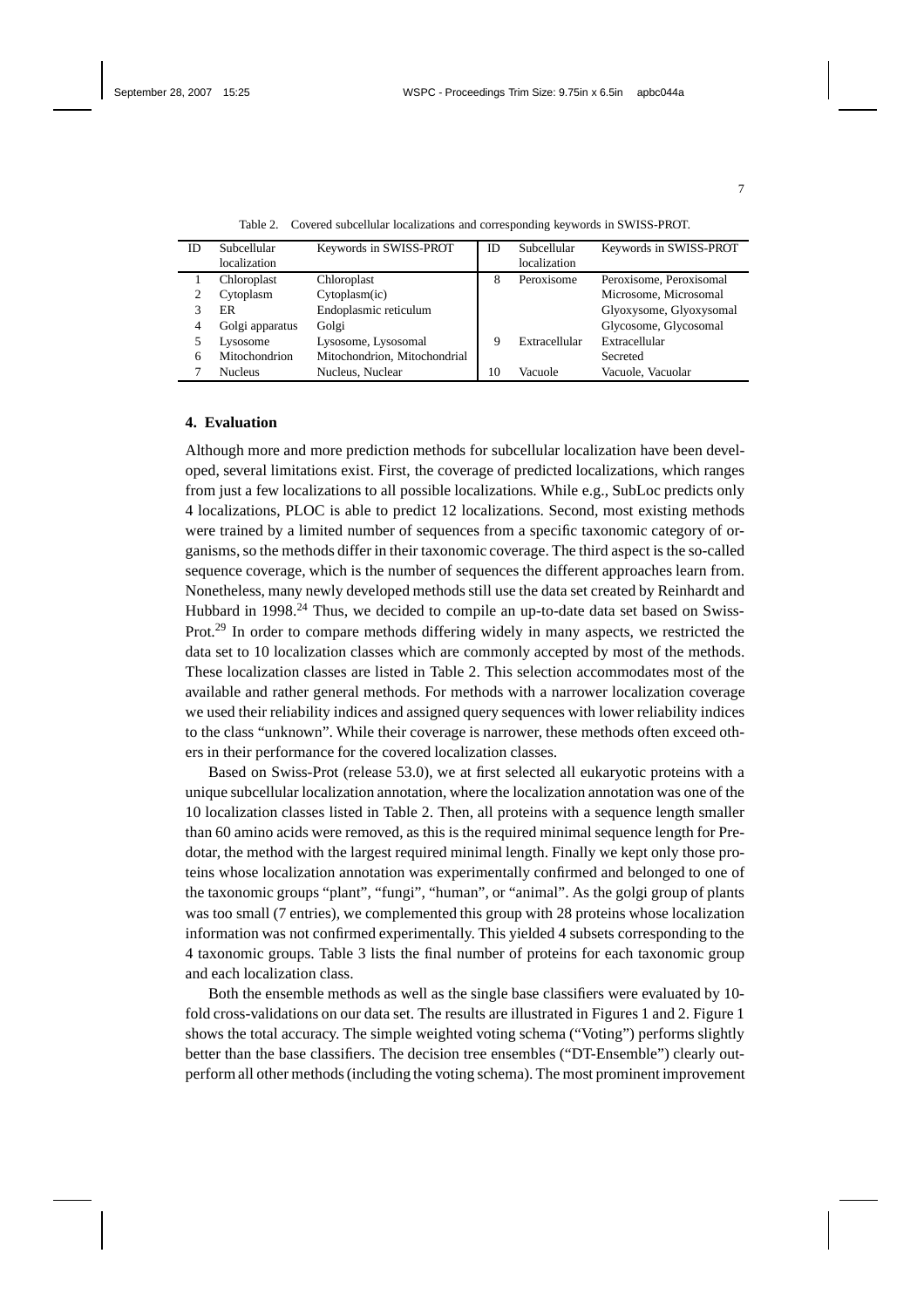|          | Table 3. Number of proteins for different taxonomic groups and localization |
|----------|-----------------------------------------------------------------------------|
| classes. |                                                                             |

|    |                | Plant    | Fungi | Animal   | Human    | Total |
|----|----------------|----------|-------|----------|----------|-------|
|    |                |          |       |          |          |       |
| 1  | Chloroplast    | 3425     | 0     | $\Omega$ | $\Omega$ | 3425  |
| 2  | Cytoplasm      | 470      | 578   | 1394     | 511      | 2953  |
| 3  | ER             | 66       | 170   | 391      | 164      | 791   |
| 4  | Golgi          | 35       | 55    | 78       | 55       | 223   |
| 5  | Lysosome       | $\Omega$ | 0     | 102      | 56       | 158   |
| 6  | Mitochondrion  | 370      | 632   | 1341     | 347      | 2690  |
| 7  | <b>Nucleus</b> | 308      | 899   | 2221     | 1094     | 4522  |
| 8  | Peroxisome     | 50       | 85    | 181      | 72       | 388   |
| 9  | Extracellular  | 149      | 199   | 596      | 4723     | 5667  |
| 10 | Vacuole        | 35       | 68    | 0        | $\Omega$ | 103   |
|    | Total          | 4908     | 2686  | 10431    | 2895     | 20920 |



Fig. 1. Comparison between single and ensemble classification methods: Total Accuracy, i.e., the overall percentage of correctly predicted instances.

can be seen in the plant group, were the other methods mostly perform rather weak (at best, ESLPred reaches an accuracy of just below 60%), while the accuracy of the decision tree ensemble is well above 80%.

Most methods perform comparably well in terms of specificity (cf. Figure 2). Again, in the plant group the improvement of both ensemble methods is most prominent. In the remaining taxonomic groups the best base classifiers already reach almost 100%. Thus, no significant improvement can be expected. However, the ensemble methods perform as well as the best base classifiers. The decision tree ensembles even slightly improve over the already very good values.

All our methods are available via a webinterface at http://www.dbs.ifi.lmu. de/research/locpred/ensemble/.

### **5. Conclusions**

In this paper, we shortly surveyed some prominent prediction methods for subcellular localization of proteins. The spectrum of underlying information (as amino acid composition,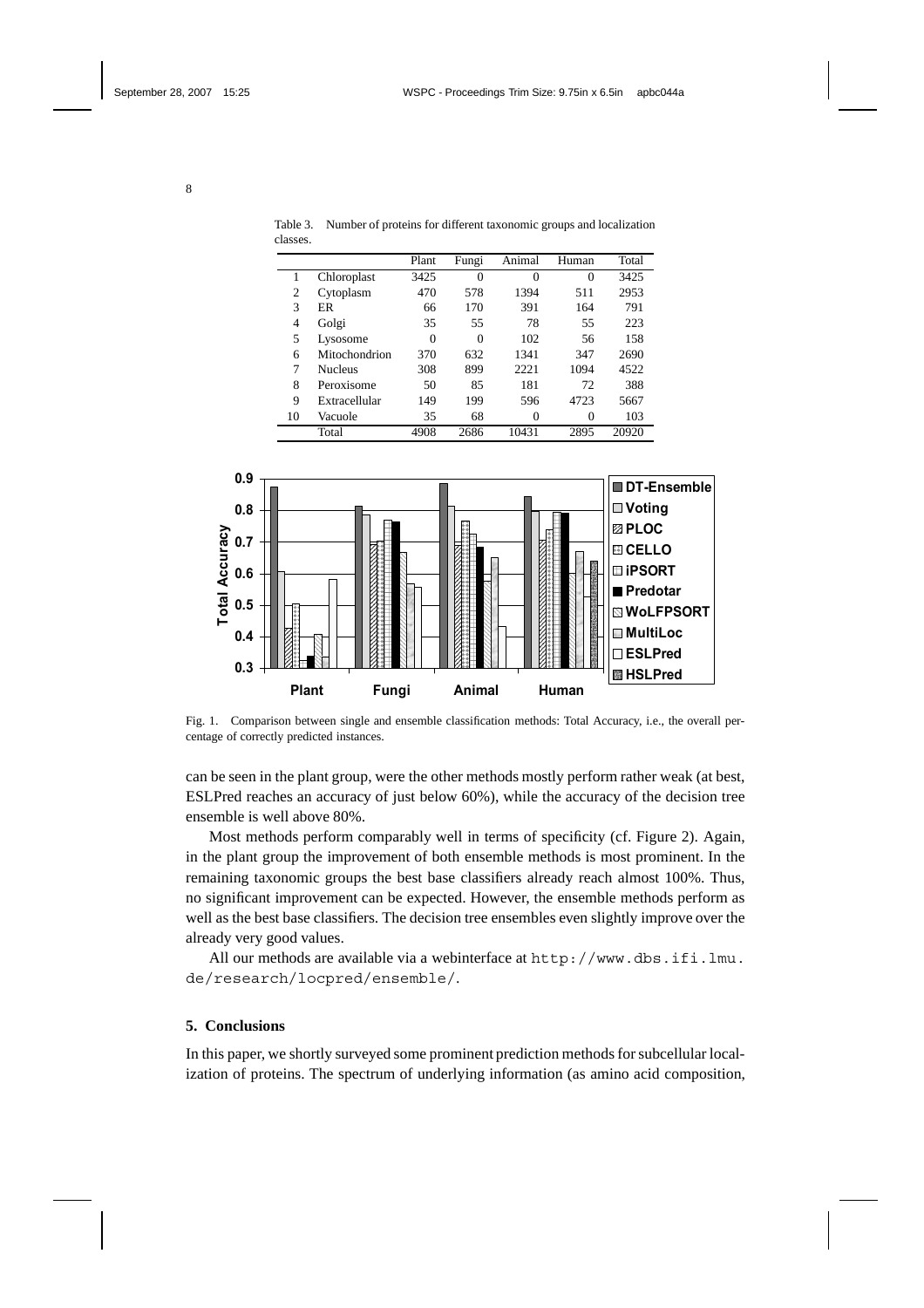

Fig. 2. Comparison between single and ensemble classification methods: Average Specificity, i.e., the percentage averaged over all localization classes to correctly exclude an instance from the corresponding class.

sorting signals, and homology search) makes these methods ideally diverse to expect an ensemble composed of these methods to improve considerably in terms of accuracy. We developed two ensemble methods: First, a simple voting scheme using the votes of the base learners weighted according to their average performance (based on prior knowledge), second, decision trees trained on the prediction values of the base methods (thus learning the weight of the methods on the fly and allowing for a more complex weighting). Both ensembles are shown to improve over the base classifiers in most cases. The decision tree ensemble can even said to outperform the remaining methods.

## **References**

- 1. H. Bannai, Y. Tamada, O. Maruyama, K. Nakai, and S. Miyano. Extensive feature detection of n-terminal protein sorting signals. *Bioinformatics*, 18(2):298–305, 2002.
- 2. J.-D. Bendtsen, H. Nielsen, G. von Heijne, and S. Brunak. Improved prediction of signal peptides: SignalP 3.0. *J. Mol. Biol.*, 340(4):783–795, 2004.
- 3. M. Bhasin, A. Garg, and G.-P.-S. Raghava. PSLpred: prediction of subcellular localization of bacterial proteins. *Bioinformatics*, 21(10):2522–2524, 2005.
- 4. M. Bhasin and G. P. S. Raghava. ESLpred: SVM-based method for subcellular localization of eukaryotic proteins using dipeptide composition and PSI-BLAST. *Nucleic Acids Res.*, 32(Web Server Issue):W414–W419, 2004.
- 5. M.-G. Claros and P. Vincens. Computational method to predict mitochondrially imported proteins and their targeting sequences. *Eur. J. Biochem.*, 241(3):779–786, 1996.
- 6. M. Cokol, R. Nair, and B. Rost. Finding nuclear localization signals. *EMBO Rep.*, 1(5):411–415, 2000.
- 7. T. G. Dietterich. Ensemble methods in machine learning. In *Proc. MCS*, 2000.
- 8. T. G. Dietterich. Ensemble learning. In M. A. Arbib, editor, *The Handbook of Brain Theory and Neural Networks*, pages 405–408. MIT Press, second edition, 2003.
- 9. P. Dönnes and A. Höglund. Predicting protein subcellular localization: Past, present, and future. *Geno. Prot. Bioinfo.*, 2(4):209–215, 2004.
- 10. J. L. Gardy, M. R. Laird, F. Chen, S. Rey, C. J. Walsh, M. Ester, and F. S. L. Brinkman. PSORTb v.2.0: expanded prediction of bacterial protein subcellular localization and insights gained from comparative proteome analysis. *Bioinformatics*, 21(5):617–623, 2005.